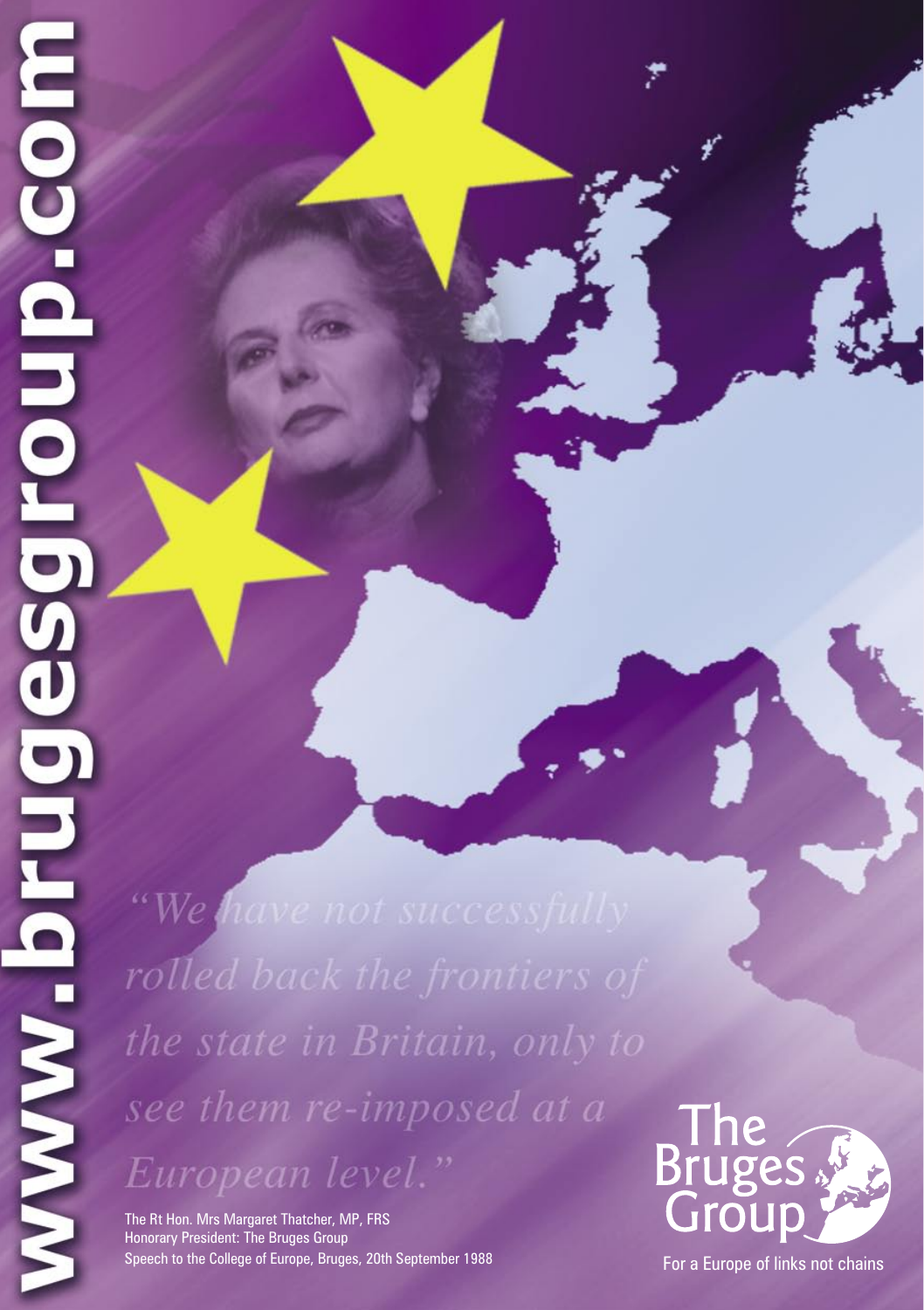# Alternative Futures

## EU Superstate

#### **The EU is on the road to nowhere**

The euro and EU interference in the economy has caused major unemployment. Britain, which has kept the Pound, has considerably less unemployment than the Eurozone. The countries that are outside of the EU and in the European Free Trade Association have even lower unemployment still!

#### **Unemployment Rate 2004**

Definition: The percentage of the Labour force that is without jobs

| Country            | <b>Description</b> | Amount |
|--------------------|--------------------|--------|
| Germany (Eurozone) | 10.6               |        |
| Spain (Eurozone)   | 10.4               |        |
| France (Eurozone)  | 10.1               |        |
| Italy (Eurozone)   | 8.6                |        |
| <b>USA</b>         | 5.5                |        |
| <b>UK</b>          | 4.8                |        |
| Norway (EFTA)      | 4.3                |        |
| Switzerland (EFTA) | 3.4                |        |
|                    |                    |        |

Irce: CIA World Factbook, March 20

#### **Regulations cost the EU £600 billion!**

A report on competitiveness, produced by the EU Commission, said that, "suffocating red tape" is damaging the economy holding back GDP by 12%, which equals £600 billion!

#### **A declining market**

Europe's economic and political significance in the world is set to sharply decline. The EU will become less important in the global economy whose share of world GDP will almost halve by 2050.



Source: World Business Council for Sustainable Development R. Cragg: The Demographic Investor, Financial Times and Pitman, 1998

#### **An ageing and declining population**

By 2050, the working age population of the Eurozone will have fallen from 203 million to c. 160 million. The Eurozone is going to lose about 27 million workers while simultaneously gaining about 35-40 million pensioners.



## British Nation-state

Britain, free of EU control, could reclaim our fishing waters, take back control of agriculture, abolish damaging EU regulations and create a low tax wealth and job creating economy. The futures ours if we choose to grasp the opportunities waiting for us.

#### **Thinking outside the box**

The Alternatives to the EU - Options for Britain

Britain is the fourth largest economy in the world: we do not need to be part of a European Superstate. Besides, there are positive alternatives for Britain with no detrimental effects to our democracy and ability to govern ourselves.

#### **The European Economic Area**

Britain can opt out of the EU, but remain within the European Economic Area. It comprises the 25 members of the EU as well as Iceland, Liechtenstein and Norway. It offers four freedoms of the single market - of goods, services, capital and people. Yet its members are free of the EU's CAP, the CFP, the fiscal and monetary policy, home affairs policy and the foreign and security policy.

#### **EFTA**

This would allow for a free trade agreement with the EU. We would not be bound by single market legislation. Even Mexico and 90 other countries have free trade agreements with the EU!

#### **NAFTA**

A third option would be to seek to join the North American Free Trade Association, soon to become a free trade association for the whole of the Americas. It is already negotiating with the European Free Trade Association. Its culture, distinctively Thatcherite, fits with Britain's. NAFTA has created 2 million more jobs per year than the European Union for 15 years. Over the last 25 years the USA has created almost five times as many iobs as the EU.

#### **The Commonwealth**

The Commonwealth, with fifty-four members in six continents including India and many other rapidly growing economies, can be invigorated to be an organisation that can negotiate better trade terms for the UK than the declining top-down, bureaucratic and over-regulated EU.

#### *Time to make a swift exit*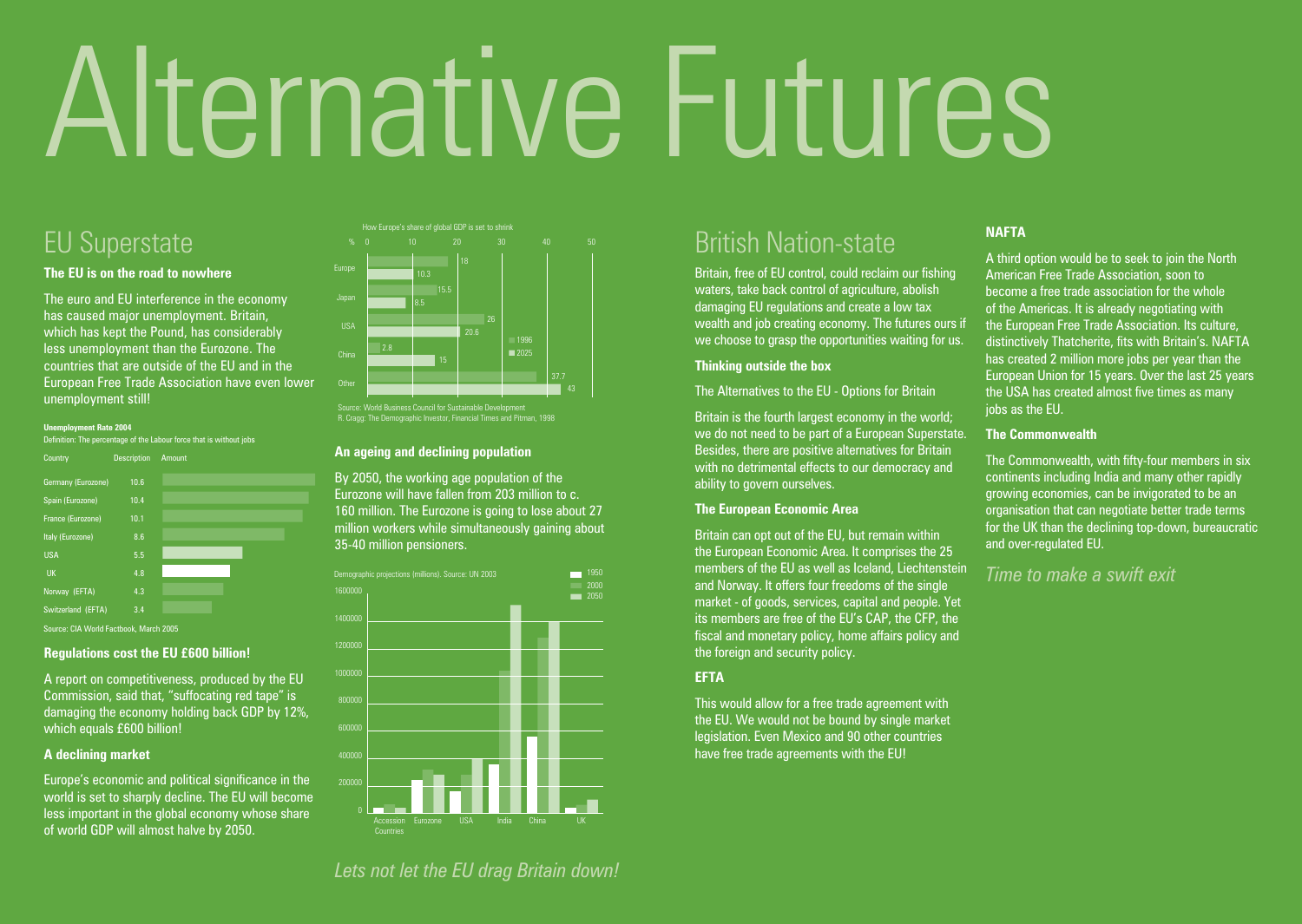# Winning the arguments:

#### 50% would vote to leave the EU

*"First they ignore you, then they laugh at you, then they fight you, then you win."* **Mahatma Ghandi**

A YouGov poll conducted between 22nd - 25th July 2005 found that 50% want to leave the EU. It said:

**Q1. Do you think a national referendum should be held on whether the United Kingdom should remain a member of the European Union?**

Referendum should be held – 62% Referendum not necessary – 25% Don't Know – 12%

**Q2. If a referendum were held and these were the available options, which would you choose?** Britain remaining a member of the EU – 34% Britain leaving the European Union and replacing our membership with a freetrade agreement – 50% Don't know – 17%

## What the EU does for you: Key Facts

#### **The EU: Threatening your job and hitting your bank balance**

- EU regulation is driving jobs abroad to South-East Asia and the USA.
- The EU's Common Agricultural Policy costs the average family £1000 per year in higher food prices and higher taxes.
- £12 billion of British taxpayers' money is handed over to the EU each year.
- EU trade polices raise the costs of consumer goods.
- The total cost of the EU to Britain is £40 billion per year. To put this into perspective £1 billion will pay for 222,000 hip replacements, or 46,893 nurses, or 38,782 teachers, or 34,585 police officers!
- The EU is not only wasteful it is also corrupt. Its own internal auditors have refused to sign off its accounts for the last 10 years.

#### **The EU: Threatening your democracy**

• The European Commission, an unelected bureaucracy, has the sole right to propose EU legislation.

- 70% of all new laws come from the EU.
- EU law has supremacy over laws made by our own Parliament.
- The Luxembourg based European Court of Justice (the ECJ) has the right to impose unlimited fines on the British taxpayer.

#### **The EU: Threatening your freedom**

- The European Commission can bring criminal prosecutions against British citizens.
- Europol (the European Police Force) is unaccountable to member states and any democratic institution, even the European Parliament.
- Europol's officers are immune from prosecution should they commit a criminal offence in the course of their duties.
- Europol will have prevalence over our own security services.

*1984?*

# Make a difference Get Involved

### Membership of the Bruges Group

Your membership subscription will allow the Bruges Group to fight the government's implementation of the EU Constitution. To become an Associate Membership of the Bruges Group visit www. brugesgroup.com/join or return the form attached to this flyer. You can also join over the phone by calling 020 7287 4414. Joining the Group will entitle you to receive our published material for one year. It also helps cover the cost of the numerous Bruges Group meetings to which all Associate Members are invited.

*We look forward to welcoming you to the Bruges Group* 

## Keep informed

Visit **www.brugesgroup.com** for comment on EU affairs. To subscribe to our regular news bulletin's log on to **www.brugesgroup.com** and simply enter 'Your Name' and 'Your Email' into the NEWSLETTER box.

### Your shout

**Bruges Group Discussion Forum** You can post your views and debate with others on key issues on **www.brugesgroup.com**.



#### *Dear Friend,*

*The time for our ideas has truly come. I know that you, like me, will want to take a stand with us and be part of this final drive to, once and for all, consign the 1950s idea for a centralised EU State to the history books where it belongs. Together we will drive home our case for a free, democratic and more prosperous future for Britain.*

Meddie 1

Frederick Forsyth – bestselling author and political commentator

c/o The Bruges Group, 216 Linen Hall 162-168 Regent Street, London W1B 5TB, UK Tel: +44 (0)20 7287 4414  $Fax: +44(0)2072875522$ info@brugesgroup.com www.brugesgroup.com

*We are grateful for your support*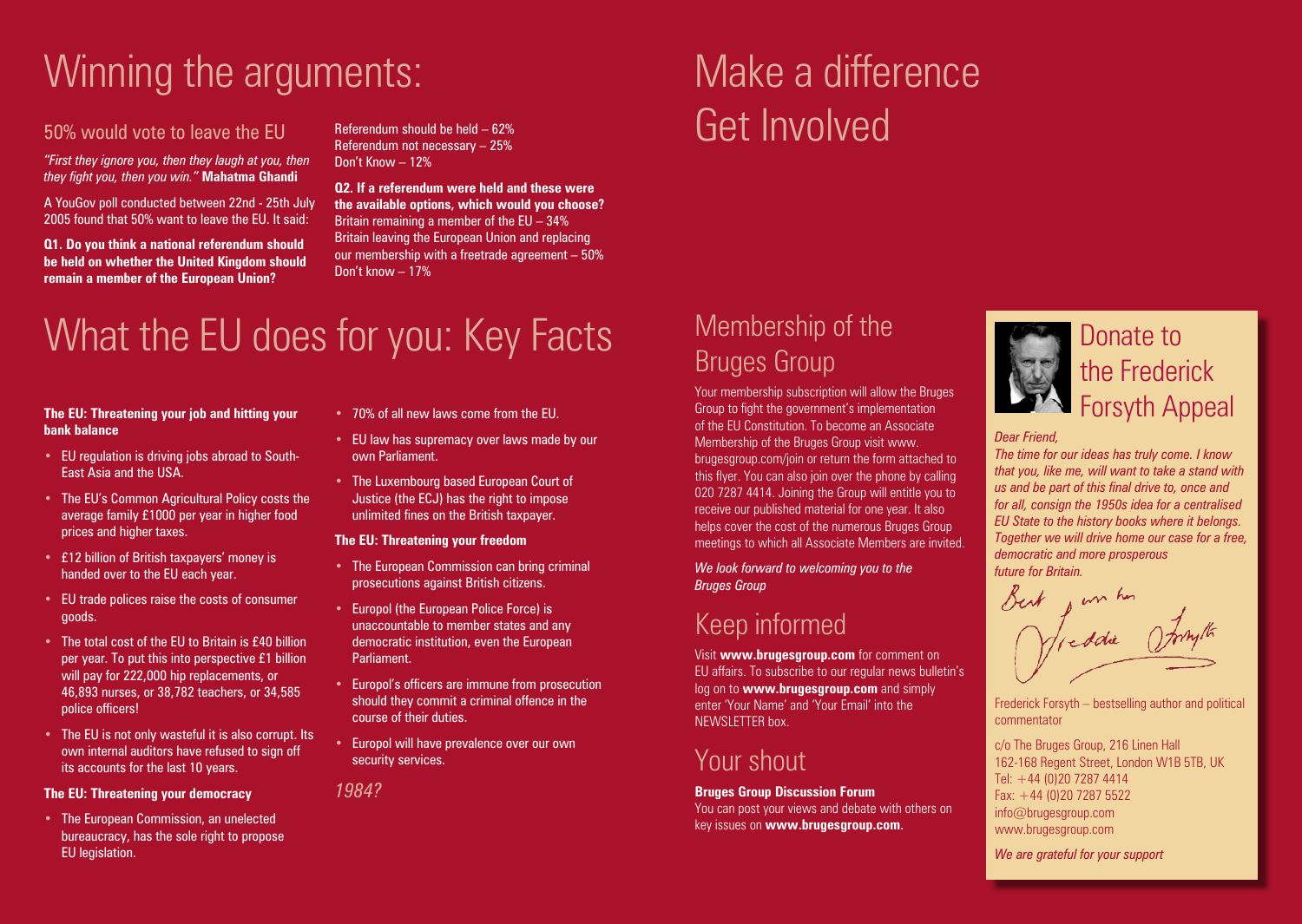## What your support can deliver



**Frederick Forsyth asks you to support the Bruges Group THE FREDERICK FORSYTH APPEAL**

**THE BRUGES GROUP:** 216 Linen Hall, 162-168 Regent Street, London W1B 5TB, UK **Tel:** +44 (0)20 7287 4414 **Fax:** +44 (0)20 7287 5522 **Email:** info@brugesgroup.com www.brugesgroup.com

**DONATIONS BY CREDIT / DEBIT CARDS**

**Yes**, I wish to donate to the Frederick Forsyth Appeal.

| <b>res.</b> I wish to donate to the Frederick Forsyth Appeal.  |
|----------------------------------------------------------------|
| Visa Delta<br>Visa Electron<br>Visa Card<br>Mastercard<br>Solo |
| Switch<br>JCB                                                  |
| Card number                                                    |
| Security code<br>Valid from<br>Issue number<br>Expiry date     |
|                                                                |
|                                                                |
|                                                                |
|                                                                |
|                                                                |
|                                                                |
|                                                                |
| £50<br>£100<br>£5<br>£10<br>£20<br>£250<br>£1000               |
|                                                                |
|                                                                |
|                                                                |
|                                                                |
|                                                                |
|                                                                |

**Please Return the form to:** The Frederick Forsyth Appeal, The Bruges Group 216 Linen Hall, 162-168 Regent Street, London W1B 5TB, UK

**Honorary President:** The Rt Hon. the Baroness Thatcher of Kesteven LG, OM, FRS **Co-Chairmen:** Dr Brian Hindley & The Rt Hon. the Lord Lamont of Lerwick **Director:** Robert Oulds MA **Head of Research:** Dr Helen Szamuely **Washington D.C. Representative:** John O'Sullivan, CBE **Former Chairmen:** Lord Harris of High Cross, Dr Martin Holmes, Professor Kenneth Minogue

 $\mathcal{A}$ 

- **Staff £10,000** will pay for a researcher dedicated to countering the propaganda of the BBC and promoting the case for a free UK.
- **Magazine £7,500** will pay for a popular magazine.
- **Advertising £5,000** will pay for a series of advertisements.
- **Conference £2,500** will pay for a major conference on the EU.
- **Leaflets £1,200** will pay for the printing of 40,000 leaflets.
- **Research £900** will pay for a major piece of research that will prove that Britain must be freed from EU control.
- **Event £600** will pay for a high-profile public event.
- **Letters £500** will pay for 5,000 letters that expose the EU.
- **Activists £300** will pay for an activist recruitment and training meeting thus creating local campaigns in every town and city.
- **Briefings £200** will pay for a briefing session where press and politicians can be informed about the EU and how to fight back.
- **Postage £150** will pay for the postage of informative anti-EU arguments to the media and decision makers.
- **Banners £100** will pay for a large newsworthy banner that can depict the truth about the EU at a campaign event.
- **Speakers £50** will pay for speakers to address an event.
- **Delivering £20** will pay for thousands of leaflets to be sent to activists.
- **Website £10** will pay for the maintenance and improvement of our website for two weeks. The site gets thousands of hits a week.
- **Emails £5** will pay for an informative action generating e-mail to the media and opinion formers.

*You may not be able to afford much, but it adds up and together we can win.With your support the Bruges Group can lead Britain to freedom*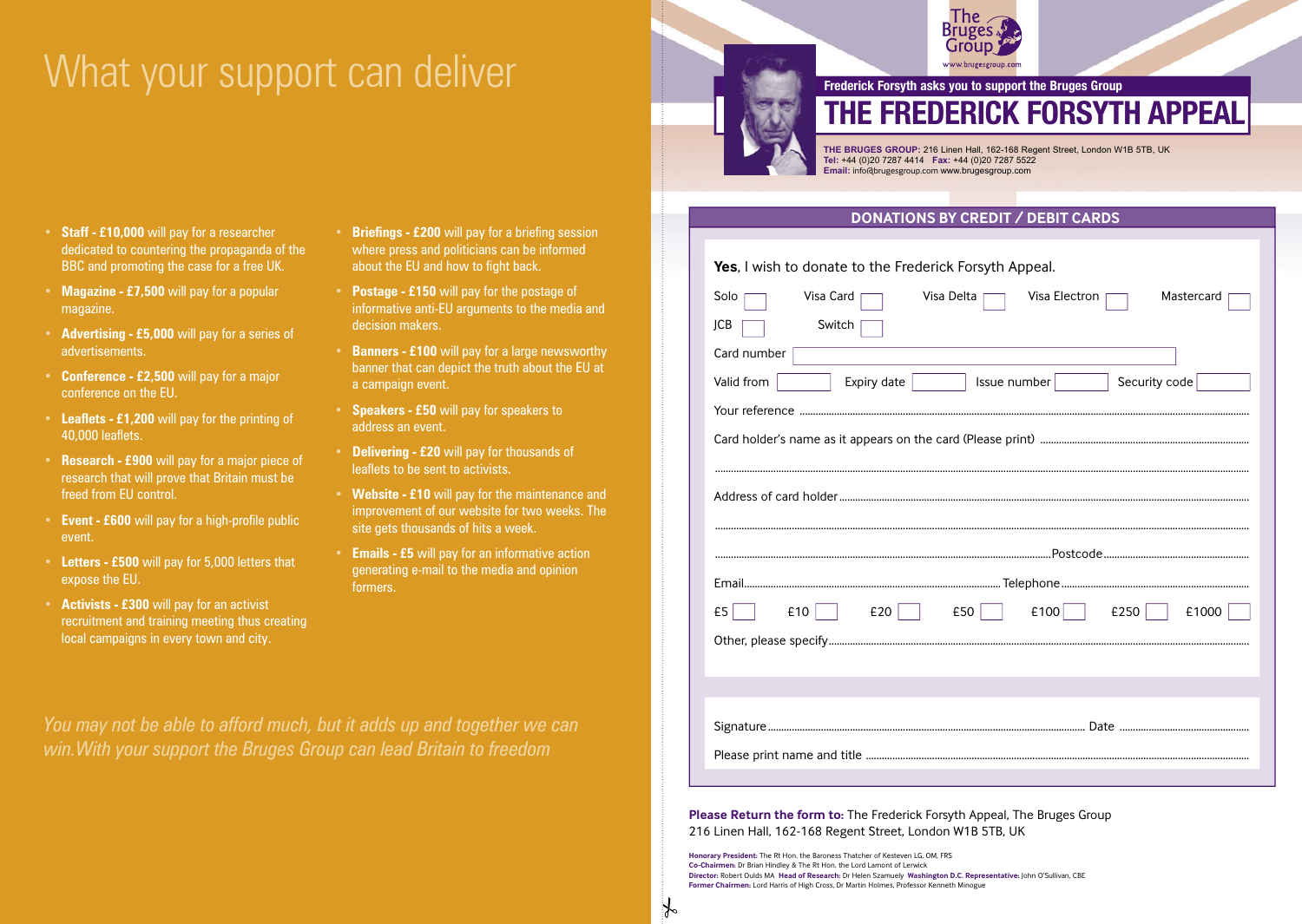#### **CHEOUES / POSTAL ORDERS TO:**

The Frederick Forsyth Appeal The Bruges Group 216 Linen Hall 162-168 Regent Street London W1B 5TB **TIK** 

#### **OR AT ANY BARCLAYS BANK:**

Account Name: The Bruges Group Sort Code: 20-46-73 Account Number: 90211214

#### FOR DONATIONS OVER THE PHONE **CALL OUR HOTLINE: 020 7287 4414**

#### **ONLINE DONATIONS**

Secure online donations can be made via our website at www.brugesgroup.com/donate

#### **BANKERS ORDER**

| I wish to donate to the Bruges Group's The Frederick Forsyth Appeal                                           |
|---------------------------------------------------------------------------------------------------------------|
|                                                                                                               |
|                                                                                                               |
|                                                                                                               |
|                                                                                                               |
|                                                                                                               |
|                                                                                                               |
|                                                                                                               |
| Please complete this form in BLOCK CAPITALS and return this form to us                                        |
| at the address at the top of this page                                                                        |
|                                                                                                               |
|                                                                                                               |
|                                                                                                               |
| Your account number  <br>Sortcode                                                                             |
| Please Pay: Barclays Bank plc (Sort Code 20-46-73) 6 Clarence St, Kingston-upon-Thames                        |
| Surrey KT1 1NY                                                                                                |
| The sum of, please tick as appropriate $\Box$ £10 $\Box$ £20 $\Box$ £50 $\Box$ £100 $\Box$ £250 $\Box$ £1,000 |
|                                                                                                               |
|                                                                                                               |
| to the credit of the Bruges Group Account Number 90211214 forthwith and on the same day in                    |
| each subsequent year or month (please circle your preference) until further notice.                           |
|                                                                                                               |
|                                                                                                               |

#### THE BRUGES GROUP ASSOCIATE MEMBERSHIP

TEL: +44 (0)20 7287 4414 | FAX: +44 (0)20 7287 5522 | www.brugesgroup.com/join | info@brugesgroup.com

To become an Associate Member of the Bruges Group, complete the following form and send it to the Membership Secretary with your annual subscription fee. This will entitle you to receive our published material for one year. It also helps cover the cost of the numerous Bruges Group meetings to which all Associate Members are invited. You can also join online, right now, by using your debit or credit card. Please log on to www.brugesgroup.com/join or you can join over the phone by calling 020 7287 4414.

| Minimum Associate Membership Rates<br>vear |  |
|--------------------------------------------|--|
| Uŀ                                         |  |
|                                            |  |
| Rest of the World                          |  |

If you are able to give more towards our work, we would be very grateful for your support. For the sake of convenience, we urge vou to pay by standing order.

YES! I wish to become an Associate Member of the Bruges Group

|                           | <b>BANKERS ORDER</b> Name and full postal address of your Bank or Building Society                                                  |
|---------------------------|-------------------------------------------------------------------------------------------------------------------------------------|
| To: The Manager           |                                                                                                                                     |
|                           | Bank/Building Society و Bank/Building Society                                                                                       |
|                           |                                                                                                                                     |
|                           |                                                                                                                                     |
|                           | Please Pay: Barclays Bank Ltd (Sort Code 20-46-73), 6 Clarence St, Kingston-upon-Thames, Surrey KT1 1NY                             |
| The sum of £<br>(figures) |                                                                                                                                     |
|                           |                                                                                                                                     |
|                           |                                                                                                                                     |
|                           | to the credit of the Bruges Group A/C No 90211214 forthwith and on the same day in each subsequent year until further notice.<br>or |
|                           | CHEQUE PAYMENTS I enclose a cheque made payable to the Bruges Group                                                                 |
|                           |                                                                                                                                     |
|                           |                                                                                                                                     |
|                           |                                                                                                                                     |

Please complete this form and return to:

The Membership Secretary. The Bruges Group. 216 Linen Hall. 162-168 Regent Street. London W1B 5TB



 $\lambda$ 

 $\frac{1}{2}$ 

Honorary President: The Rt Hon. the Baroness Thatcher of Kesteven LG, OM, FRS The Co-Chairmen: Dr Brian Hindley & The Rt Hon. the Lord Lamont of Lerwick<br>Bruges Man Director: Robert Oulds MA Head of Research: Dr Helen Szamuely Washington D.C. Representative: John O'Sullivan, CBE<br>GrOUPLE Former Chairm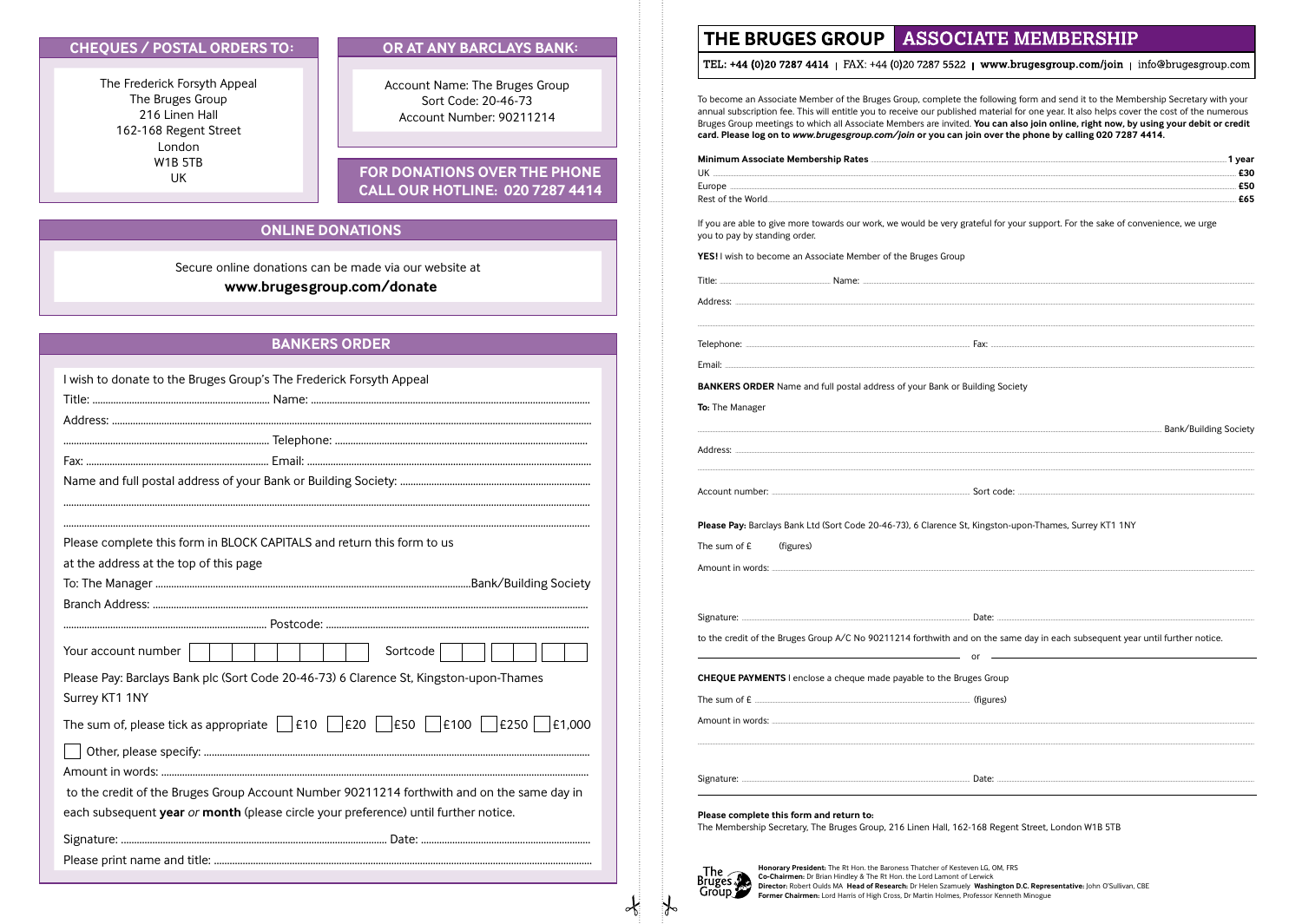|               | TEL: +44 (0)20 7287 4414                                                                            | www.brugesgroup.com                                                                     | info@brugesgroup.com |          |                                                                                                                                                                                                                                |
|---------------|-----------------------------------------------------------------------------------------------------|-----------------------------------------------------------------------------------------|----------------------|----------|--------------------------------------------------------------------------------------------------------------------------------------------------------------------------------------------------------------------------------|
|               | The Please complete this form and return to:<br>Bruges Publications Office, 216 Linen Hall, 162-168 | Publications Office, 216 Linen Hall, 162-168 Regent Street, London W1B 5TB              |                      |          |                                                                                                                                                                                                                                |
|               |                                                                                                     | Please make cheques payable to the Bruges Group. (Prices Include Postage and Packaging) |                      |          |                                                                                                                                                                                                                                |
|               |                                                                                                     |                                                                                         |                      |          |                                                                                                                                                                                                                                |
|               |                                                                                                     |                                                                                         |                      |          |                                                                                                                                                                                                                                |
|               |                                                                                                     |                                                                                         |                      |          |                                                                                                                                                                                                                                |
|               |                                                                                                     |                                                                                         |                      |          |                                                                                                                                                                                                                                |
|               |                                                                                                     |                                                                                         |                      |          |                                                                                                                                                                                                                                |
|               |                                                                                                     |                                                                                         |                      |          |                                                                                                                                                                                                                                |
|               |                                                                                                     |                                                                                         |                      |          |                                                                                                                                                                                                                                |
|               |                                                                                                     |                                                                                         |                      |          | Date: experience and a series of the series of the series of the series of the series of the series of the series of the series of the series of the series of the series of the series of the series of the series of the ser |
|               |                                                                                                     |                                                                                         |                      |          |                                                                                                                                                                                                                                |
| #             | <b>EU Constitution Briefing Papers</b>                                                              |                                                                                         | <b>Unit Price</b>    | Quantity | Cost(E)                                                                                                                                                                                                                        |
| 02            | A Constitution to Destroy Europe by Bill Jamieson                                                   |                                                                                         | £2.00                |          |                                                                                                                                                                                                                                |
| 04            |                                                                                                     | Criminal Justice and the Draft Constitution by The Rt Hon. Oliver Letwin, MP            | £2.00                |          |                                                                                                                                                                                                                                |
| 05            | Health and the Nation by Dr Lee Rotherham                                                           |                                                                                         | £2.00                |          |                                                                                                                                                                                                                                |
|               |                                                                                                     | Will the EU's Constitutuion Rescue its Currency by Professor Tim Congdon, OBE           | £2.00                |          |                                                                                                                                                                                                                                |
|               |                                                                                                     |                                                                                         |                      |          |                                                                                                                                                                                                                                |
|               | A New World Order: What Role for Britain?                                                           |                                                                                         | <b>Unit Price</b>    | Quantity | Cost(E)                                                                                                                                                                                                                        |
| 06<br>#<br>01 | The Fate of Britain's Natonal Interest by Professor Kenneth Minoque                                 |                                                                                         | £2.00                |          |                                                                                                                                                                                                                                |
| #             | <b>Occasional Papers</b>                                                                            |                                                                                         | <b>Unit Price</b>    | Quantity | Cost(E)                                                                                                                                                                                                                        |

16 All Those in Favour: The British Trade Union Movement and Europe *by John Sheldrake* £2.00 17 The Conservative Party and Europe *by Martin Holmes* **EQUAL CONSERVATION EQUAL CONSERVATION EQUAL CONSERVATION** 18 Speaking Out on Europe by Christopher Gill MP **E2.00 E2.00** 19 Worlds Apart? *by Bill Jamieson* £2.00 20 From Single Market to Single Currency *by Martin Holmes* £2.00 21 Delors, Germany and the Future of Europe *by Russell Lewis* **EXALLER 1999** Delors, Germany and the Future of Europe *by Russell Lewis* 22 The Party's Over: The Labour Party and Europe *by Chris Rowley* **Example 2008** E2.00 23 The Conservative Conference and Euro–Sceptical Motions 1992-95 *by Martin Ball* **E2.00** £2.00 26 Professor A.J.P. Taylor on Europe foreword *by Peter Obourne* £2.00 27 The Principles of British Foreign Policy by Philip Vander Elst **Example 2008** £2.00 28 John Major and Europe: The Failure of a Policy 1990-7 by Martin Holmes **1990-7 1990** 30 Reviewing Europe: Selected Book Reviews1991-7 *by Martin Holmes* £2.00

*by Sir Michael Edwardes with a foreword by the Rt Hon. Lord Lamont of Lerwick* £2.00

*by Jonathan Collett and Martin Ball* £2.00

Ine Bank that Kules Europe? The ECB and Central Bank Independence<br>by Mark Baimbridge, Brian Burkitt & Philip Whyman Alien Thoughts: Reflections on Identity *by Helen Szamuely, Robert W. Cahn & Yahya El-Droubie* £2.00 William Hague's European Policy *by Martin Holmes* £2.00 Ultimate Vindication: The Spectator and Europe 1966-79 *by Thomas Teodorczuk* £2.00 Democracy in Crisis: The White Paper on European Governance *by Nigel Farage MEP* £2.00 Galileo: The Military and Political Dimensions *by Dr Richard North* £2.00

*with a foreword by Ine KL Hon. MIS. Margaret Thatcher, OM, FRS,***<br>with a foreword by Martin Holmes <b>Example 2008** 35 Franco-German Friendship and the Destination of Federalism *by Martin Holmes* £2.00

32 Britain's Economic Destiny: A Business Perspective<br>by Sir Michael Education with a famouard by the Dt I

<sup>34</sup> Bruges Revisited *by The Rt Hon. Mrs. Margaret Thatcher, OM, FRS,*

36 Conservative MEPs and the European People's Party: Time for Divorce

<sup>37</sup> The Bank that Rules Europe? The ECB and Central Bank Independence

| Britain: No longer an |
|-----------------------|
| independent state     |
| $\mathbf{1}$          |

Key issues under the control of Brussels



Currently Under EU Control

Currently Under UK Control

 $\frac{N}{N}$ 

**Honorary President:** The Rt Hon. the Baroness Thatcher of Kesteven LG, OM, FRS **Co-Chairmen:** Dr Brian Hindley & The Rt Hon. the Lord Lamont of Lerwick **Director:** Robert Oulds MA **Head of Research:** Dr Helen Szamuely **Washington D.C. Representative:** John O'Sullivan, CBE **Former Chairmen:** Lord Harris of High Cross, Dr Martin Holmes, Professor Kenneth Minogue

TOTAL £

-k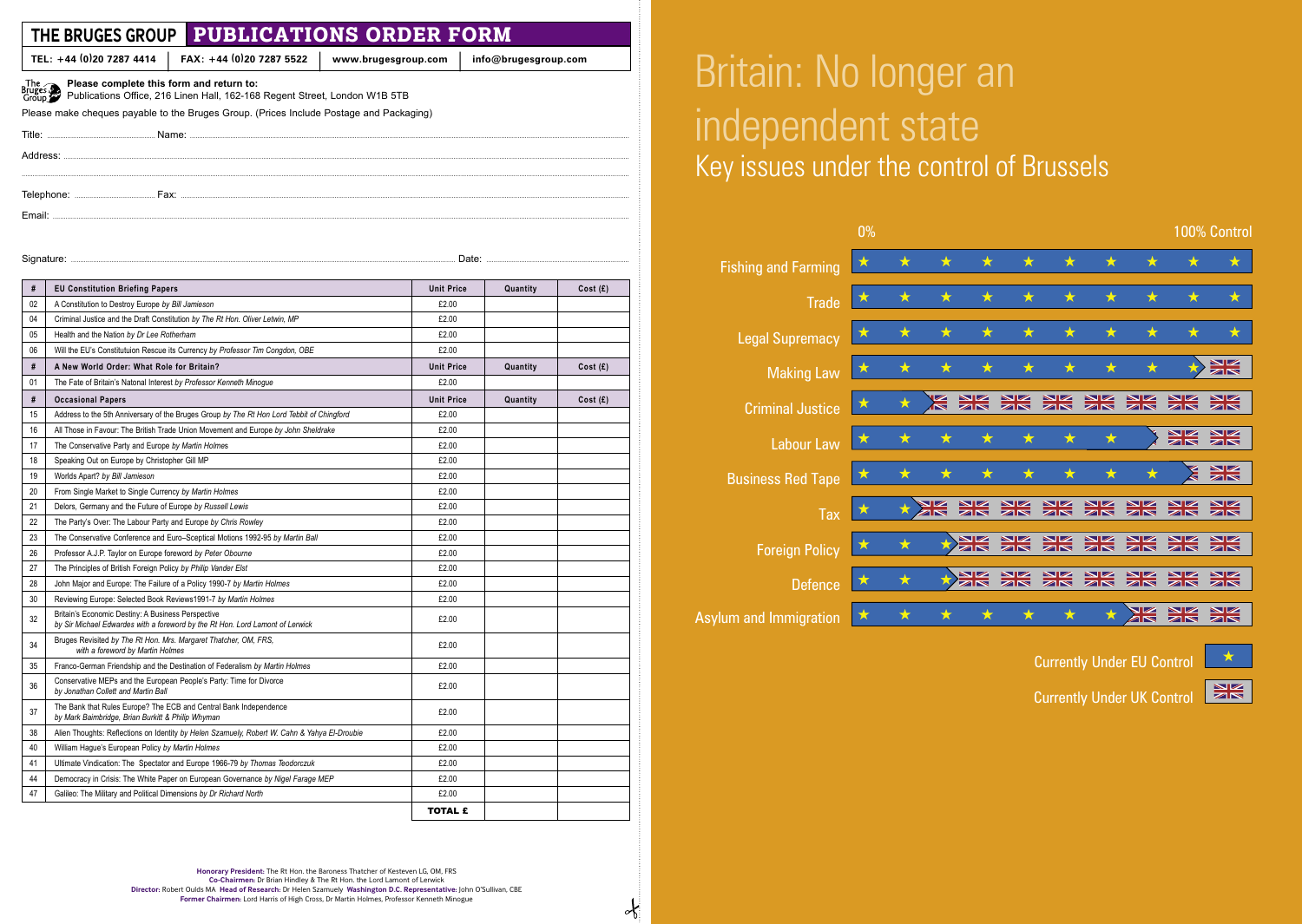## Superstate marching on

# The EU – *in their own words*

Did you think the EU Constitution was dead? Think again. Despite it being rejected in two referenda in France and the Netherlands the EU and the Government have decided to ignore the will of the people and introduce it by stealth.

Key elements that are already being brought in are:

#### **Militarisation**

- **The EU Defence agency**  meaning that procurement for our armed services will be controlled by the EU, it is leading to the purchasing of inferior European military equipment and will mean that our military will only be able to be deployed if other European countries allow
- **EU Battlegroups and the Rapid Reaction Force** - these give the EU an armed wing with autonomous politico-military command structures and a mutual defence clause which both undermine NATO

#### **Law and Order**

- **European Gendarmerie** the creation of a EU militarised police force
- **The EU External Border Agency**  – controlling our borders
- **The EU criminal code plus an EU prosecuting magistracy** – allowing the EU to standardise criminal law will undermine British liberty and democracy

#### **Immigration**

**The common asylum policy – limiting** Britain's right to decide who enters and stays in this country

#### **Foreign Affairs**

- **The EU Foreign Minister**  removing Britain's voice on the world stage
- **The European External Action Service (that is, the EU diplomatic corps including Embassies abroad)** – supporting the EU Foreign Minister

#### **Less democracy**

• **The Charter of Fundamental Rights and the Fundamental Rights Agency** – enforcing the Charter of Fundamental Rights, weakening our Parliament

#### **More white elephants**

• **The EU Space Programme** – costing £8 billion

The Government promised the British people that the Constitution would not be introduced without a vote. Another broken promise!

*It is time that the British people had their say*

*"I really believe the French and Dutch did not vote no to the constitutional treaty." –* **Jean-Claude Juncker**, current Luxembourg Prime Minister, The Guardian, said during his countries Presidency of the EU, Friday 17th June 2005

*"I am sure that in medium-term we will have a European army financed by the EU budget."*  – **Wilhelm Schönfelder**, German Ambassador to the EU, Handelsblatt, 19th April 2005

*"Investors who make decisions for the long-term should allow for the risk of the euro falling apart."*  – **Euro Wreckage**? Report by German economist Joachim Fels, for Morgan Stanley Investment Bank,

6th February 2004

*"The vast majority of national criminal law will have to be harmonised in the very near future."* – **Gijs de Vries**, Dutch Government delegate to the European Convention, and European anti-terrorism Coordinator, Daily Telegraph, 31st May 2003

*"Our continent has seen successive attempts at unifying it: Caesar, Charlemagne and Napoleon, among others. The aim has been to unify it by force of arms, by the sword. We for our part seek to unify it by the pen. Will the pen succeed where the sword has finally failed?"* – **Valéry Giscard d'Estaing**, President of the EU Convention, speech in Aachen accepting the Charlemagne Prize for European integration, 29th May 2003

*"It [The Charter of Fundamental Rights] is part of the process of federalising the EU."* – **Andrew Duff**  MEP (Liberal Democrat) – interview in the Financial Times, 29th March 2000

*"Of course, Britain could survive outside the EU...We could probably get access to the single market as Norway and Switzerland do..."* – The Rt Hon. **Tony Blair** MP, Prime Minister, speech in Ghent, 23rd February 2000

*"We'll negotiate withdrawal from the EEC which has drained our natural resources and destroyed jobs."* – **Tony Blair**, personal election manifestos for Beaconsfield and Sedgefield 1982 and 1983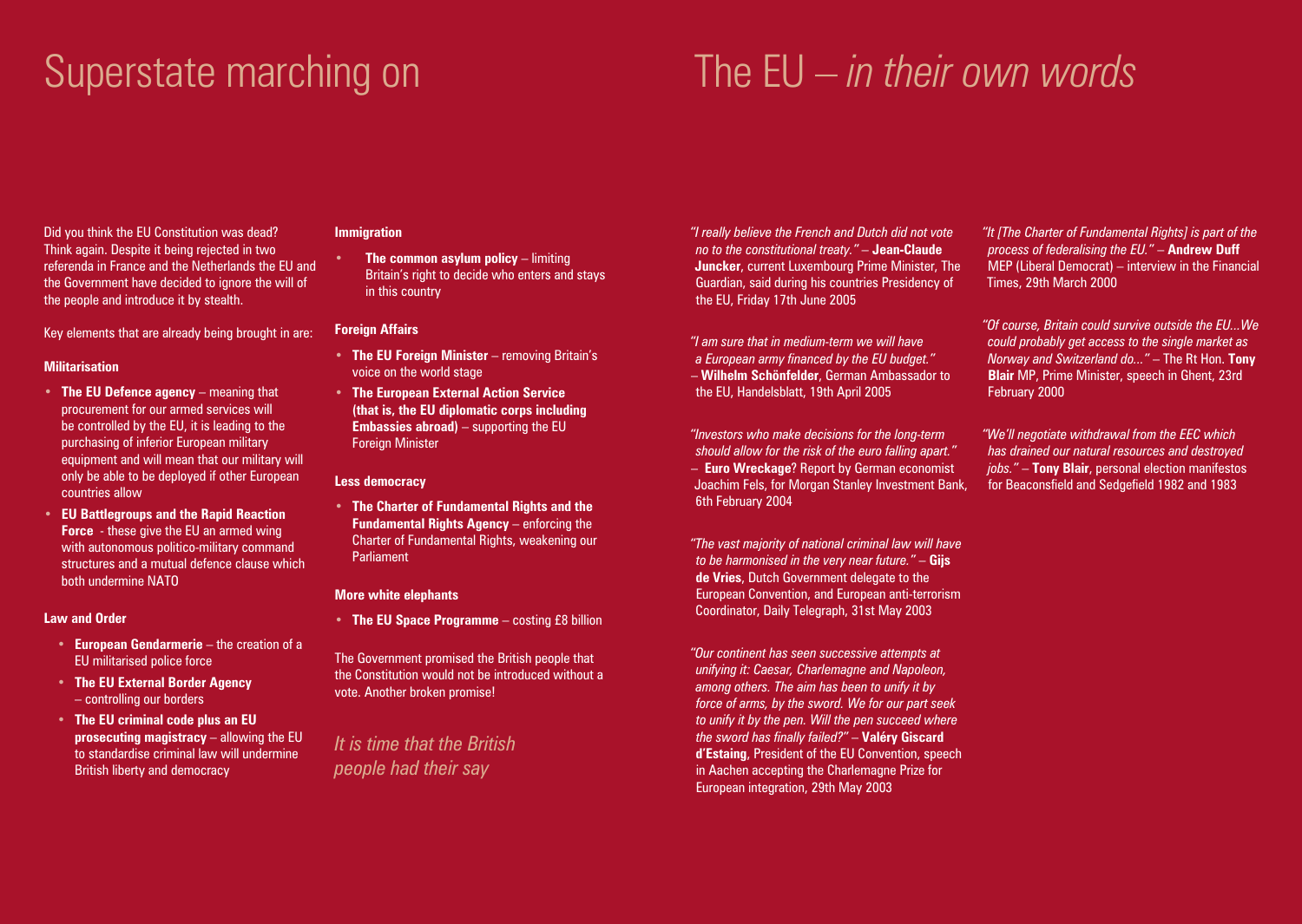# Busting the myths

#### **Myth #1. 60% of our trade and 3 million jobs depend on our membership of the EU.**

False. Only 9% of our economy is related to trade with other European Union countries. However, 100% of Britain's economic activity is governed by strangulating EU regulations. Britain will continue to be able to trade with people and businesses within the EU if we choose not to be governed by EU law.

#### **Myth #2 Britain has a bigger voice on the world stage by being in the EU.**

False. The UK is global power. Through membership of international bodies such as the UN Security Council, the G8, the International Monetary Fund, the World Bank, NATO and the Commonwealth Britain is a major player in world affairs. Worryingly under the EU's Common Foreign and Security Policy Britain is losing it's right to steer its own course in world affairs. Javier Solano the EU High Commissioner, responsible for Foreign Affairs, has increasing control over this area.

#### **Myth #3 The EU is good for the economy.**

False. Even the Chancellor of the Exchequer has criticised the European Union. He said on 22nd June 2005 that current EU economic thinking was "not just out of date but counterproductive".

#### **Myth #4 If Britain actively participates in Europe it can reform the EU.**

False. Britain only has 9% of the votes on EU legislation and is often outvoted by other European countries such as France, Germany, Italy and Spain, which are not about to discard their damaging social market economy. Since 1973 Britain continues to be unable to persuade our European partners to abolish the damaging Common Agricultural Policy and the Common Fisheries Policy.

#### **Myth #5 The EU is 're-uniting Europe'.**

False. Europe has only ever been united under Napoleon and Hitler!

#### **Myth #6 The EU has kept the peace in Europe.**

False. NATO and the Trans-Atlantic Alliance have kept the peace in Europe. So has the spread of democracy (no two democracies have ever gone to war with each other). The undemocratic EU where different peoples are controlled by an unaccountable and remote corrupt system of government is however a recipe for internal conflict just like Yugoslavia and the Soviet Union were.

#### **Myth #7 The EU can act as a counter weight to the USA.**

False. The combined defence spending in the EU is still tiny compared with the United States. What is more, with its shrinking share of the global economy and its dwindling population it is becoming less internationally important.

#### **Myth #8 The EU is good for the Environment.**

False. The EU's Common Fisheries Policy has been an ecological disaster. The Batteries Directive, the End of Life Vehicle directive and the Waste Electronic and Electrical Equipment Directive have caused the environmental problem of dumping to take hold, costing the taxpayer hundreds of thousands of Pounds. The landfill directive has also led a rash of fly tipping, massively increased costs and a network of expensive incinerators at a cost to the UK estimated at £6.9 billion.

Then there is the Water Framework Directive (2000/60/EC) will cost billions of pounds to achieve. This is on top of the estimated £16 billion needed to upgrade water and sewerage pipes. which is already leading to massively increased water bills.

All this, at a very rough estimate, looks like costing the British economy £4-5 billion a year – all to create more problems than are solved. Driving businesses abroad, where there are fewer controls of pollution than there are now. The net effect may well be to increase rather than reduce global pollution.

#### **Myth #9 The EU enables students to take part in cultural and education exchanges.**

False. Such projects are actually run by the nonpartisan Council of Europe and the Central Bureau for Information and Exchanges organisations that have nothing to do with the EU. The EU just mussels in and uses it as a propaganda tool. Britain also has many non-EU students. How could they have got here without political union? Answer. It is not needed!

#### **Myth #10** T**he Council of Ministers and the European Parliament make the EU democratic.**

False. The EU is not democratic it is dominated by a supra-national bureaucracy (the European Commission) and the political, but unelected, European Court of Justice.

The Council of Ministers receives proposals from the unelected Commission, asking them to take powers away from their governments thus depriving their own citizens of power. From then on, the Commission having been given the power, it keeps it, to exercise as it thinks fit.

Does the Council maintain an oversight over how those powers are exercised? No.

Has the Council any power to call the Commission to account over the way it uses its powers? No.

Can the Council remove or modify those powers, if it is unsatisfied with the way the Commission is performing? No.

Does the Council even have the power to ask the Commission for information on its performance? No.

That's democratic?

The European Parliament elections do not produce a government, so the Parliament has no power or authority to execute a mandate. It cannot, for instance, decide to repeal any EU laws – it cannot even initiate any laws. Furthermore, in a parliament of 732 members, Britain elects only 78 MEPs.

No matter what the European Parliament thinks about an existing piece of EU law it cannot force a change. The unelected Commission can completely ignore the European Parliament.